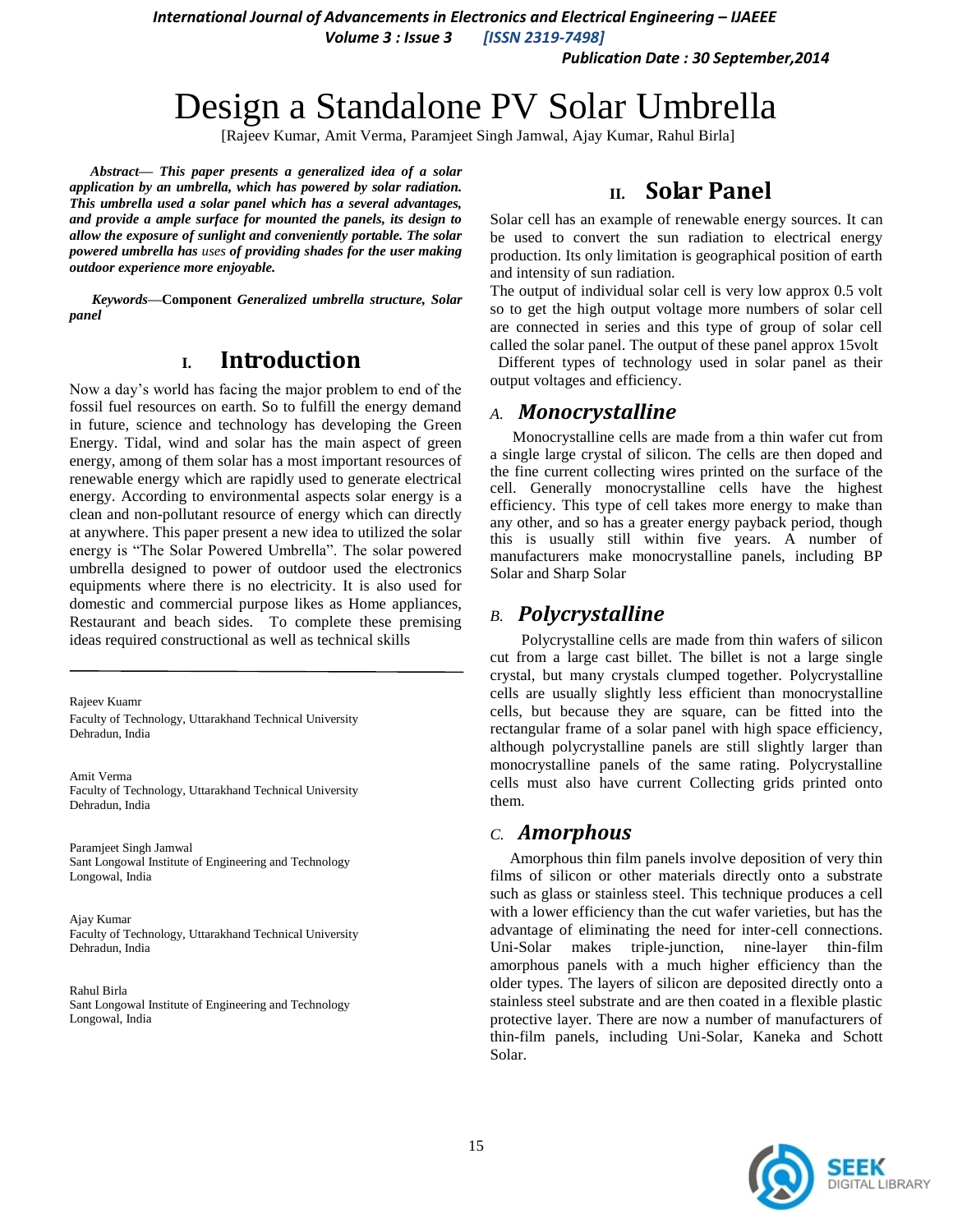#### *International Journal of Advancements in Electronics and Electrical Engineering – IJAEEE Volume 3 : Issue 3 [ISSN 2319-7498]*

*Publication Date : 30 September,2014*

| Silicon         | Efficiency         | Known Max   |
|-----------------|--------------------|-------------|
| Composition     | Commercial Panels* | Efficiency* |
| Amorphous       | 6                  | 12.5        |
| Silicon         |                    |             |
| Polycrystalline | $9.5 - 15.3$       | 20.4        |
| Silicon         |                    |             |
| Monocrystalline | 13.3-15.9          | 25          |
| Silicon         |                    |             |

\*Efficiency (%) of Silicon Cells as measured at STC

### **III. Design**

It is very simple to design structure of solar powered umbrella; it consists of 8 individual flaps which are connected from one side to a octagon center structure. The dimension of each flap approx 1100mm x 700mm and the solar panel has a dimension 1020mm x 670mm fixed on the upper side of flap. This solar cell contains 36 solar cell which has connected in series. These solar panel flaps are assembled in such a angle so which the panel can received more rays coming from sun.



Fig I: Solar panels assembled in umbrella flaps upper view



Fig II: Solar Powered Umbrella

### **IV. Specification**

Electrical Specification of 100W Solar panel

| Maximum Power                  | 100W   |
|--------------------------------|--------|
| Voltage at maximum Power Point | 18 V   |
| Current at maximum Power Point | 5.56A  |
| Open circuit voltage Voc       | 21.9 V |
| Short circuit current Isc      | 6.13A  |

### **V. Load Calculation**

TABLE I. APPLIANCES & THEIR WATTAGES

| Appliances   | Wattage(W) | Qty(Q) | Rated       |
|--------------|------------|--------|-------------|
|              |            |        | Wattage (W) |
| Refrigerator | 140        |        | 140         |
| Television   | 120        |        | 120         |
| CFL          | 18         | 10     | 180         |
| Laptop       | 75         |        | 75          |
| Misc         | 400        |        | 400         |

TABLE II. LOAD CALACULATION

| Appliances   | Rated      | Hrs/Day | Energy/Day |
|--------------|------------|---------|------------|
|              | Wattage(W) |         | W          |
| Refrigerator | 140        |         | 1120       |
| Television   | 120        |         | 480        |
| <b>CFL</b>   | 180        | 6       | 1080       |
| Laptop       | 75         |         | 150        |
| Misc         | 400        |         | 400        |

Total Energy demand per day  $= 1120+480+1080+150+400$  $= 3230$  watts-hrs

Maximum DC powered required  $=140+120+180+75+400$  $= 915$  watt

Total watt hrs required for 3 days  $= 3*3230$ 

 $= 9690$  watts-hrs

Battery Bank capacity (50% discharges)

 $= 2*9690$ 

- $= 19380$  watts-hrs
- Battery bank capacity in Amp-hrs

= (Total battery bank capacity power)/ voltage rating of single battery

 $= 19380/12$